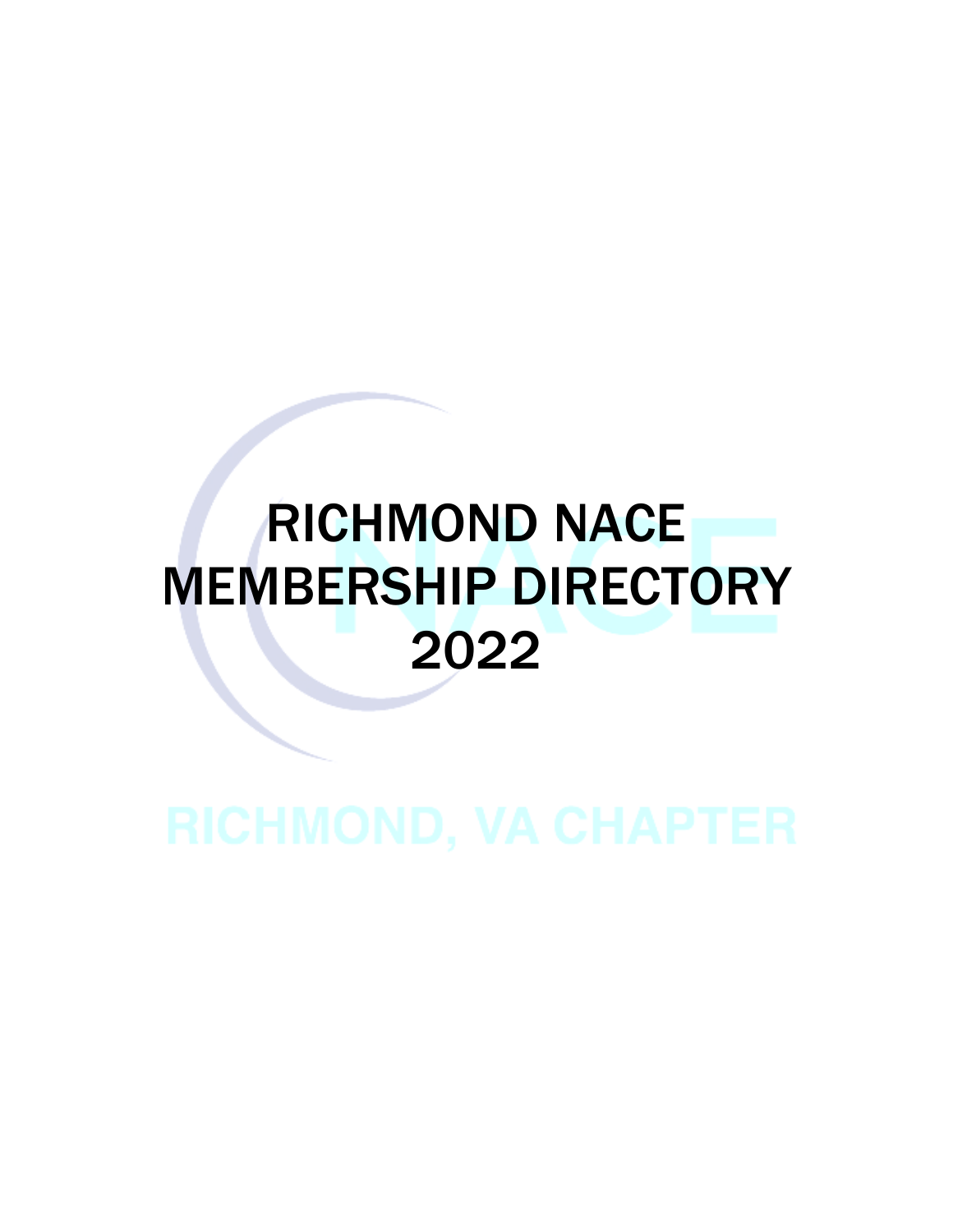#### **Catering Companies:**

Carter Sutton Aines A Sharper Palate Catering and Events [caines@asharperpalate.com](mailto:caines@asharperpalate.com)

Ryan Traylor, CPCE Mosaic Catering + Events [ryan.t@mosaiccateringevents.com](mailto:ryan.t@mosaiccateringevents.com)

> Linwood Campbell Kelber Catering [linwoodc@kelber.com](mailto:linwoodc@kelber.com)

Lona Crittenden Cater 2 Events [hello@cater2events.com](mailto:hello@cater2events.com)

#### **Coordinators + Planners:**

Megan Ely OFD Consulting [meghan@ofdconsulting.com](mailto:meghan@ofdconsulting.com)

Jennings Whiteway Belles & Whistles [jennings@bellesandwhistlesrva.com](mailto:jennings@bellesandwhistlesrva.com)

## Meagan Culkin

The Magnolia Collective [meagan@idomagnolia.com](mailto:meagan@idomagnolia.com)

Martina James Bellatrix Consulting Group [martina@bellatrixcg.com](mailto:martina@bellatrixcg.com)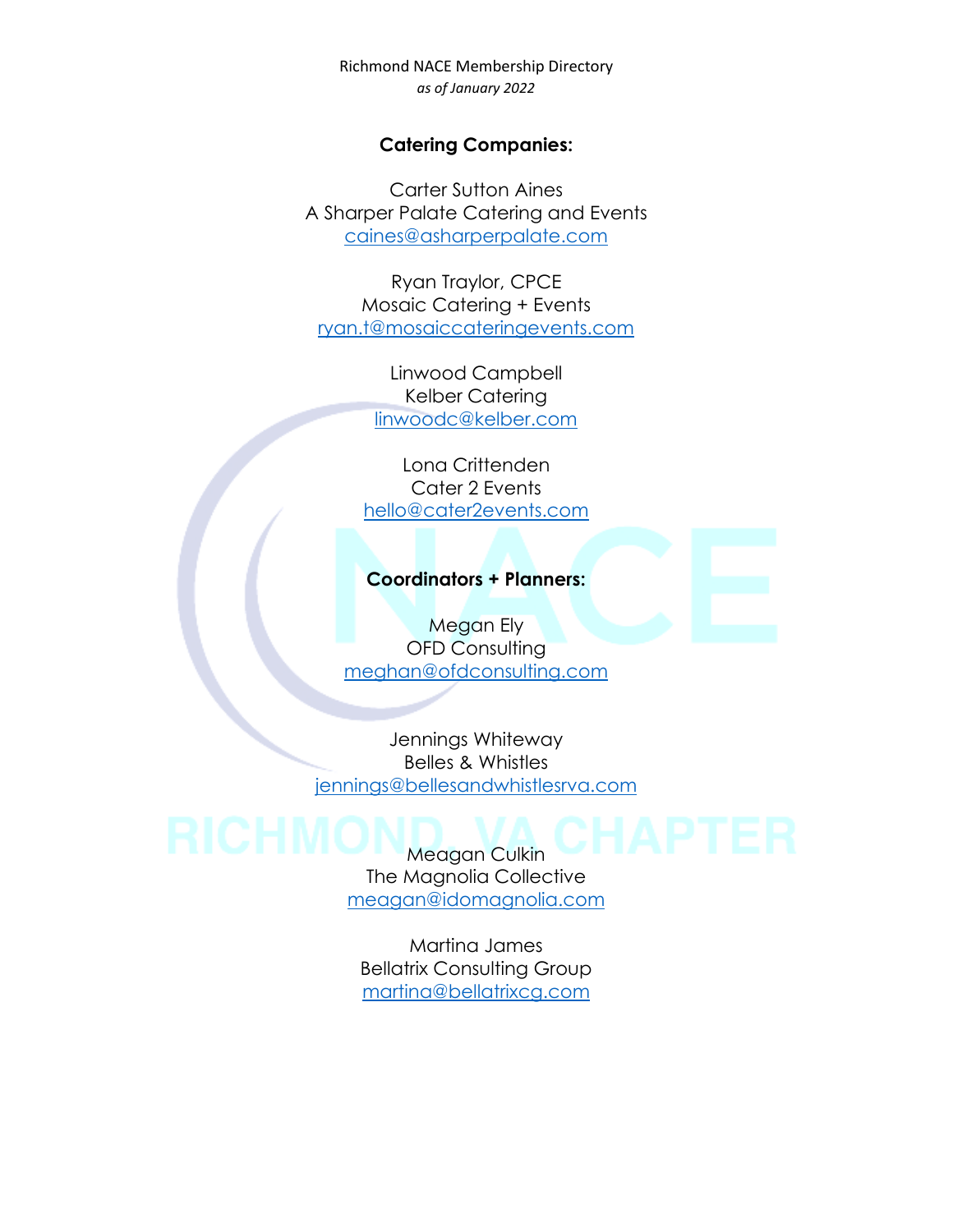#### **Corporate:**

Liana Acevedo, CMP Richmond Region Tourism [lacevedo@visitrichmondva.com](mailto:lacevedo@visitrichmondva.com)

Michael Spurlock, DES Richmond Region Tourism [mspurlock@visitrichmondva.com](mailto:mspurlock@visitrichmondva.com)

John Cohen Total Party Planner [john@totalpartyplanner.com](mailto:john@totalpartyplanner.com)

Edilia Bendel SOAR365 [edilia.bendel@soar365.org](mailto:edilia.bendel@soar365.org)

#### **Entertainment:**

Frank Guertler Bunn DJ Company [richmond@bunndjcompany.com](mailto:richmond@bunndjcompany.com)

> Seth Kravitz Rhythm of Love [seth@rolweddings.com](mailto:seth@rolweddings.com)

Matthew Davey Bow Tied Weddings [weddings@bowtiedweddings.com](mailto:weddings@bowtiedweddings.com)

#### **Florists:**

Sarah Chiffriller Petals & Twigs [sarah@petalsandtwigsrva.com](mailto:sarah@petalsandtwigsrva.com)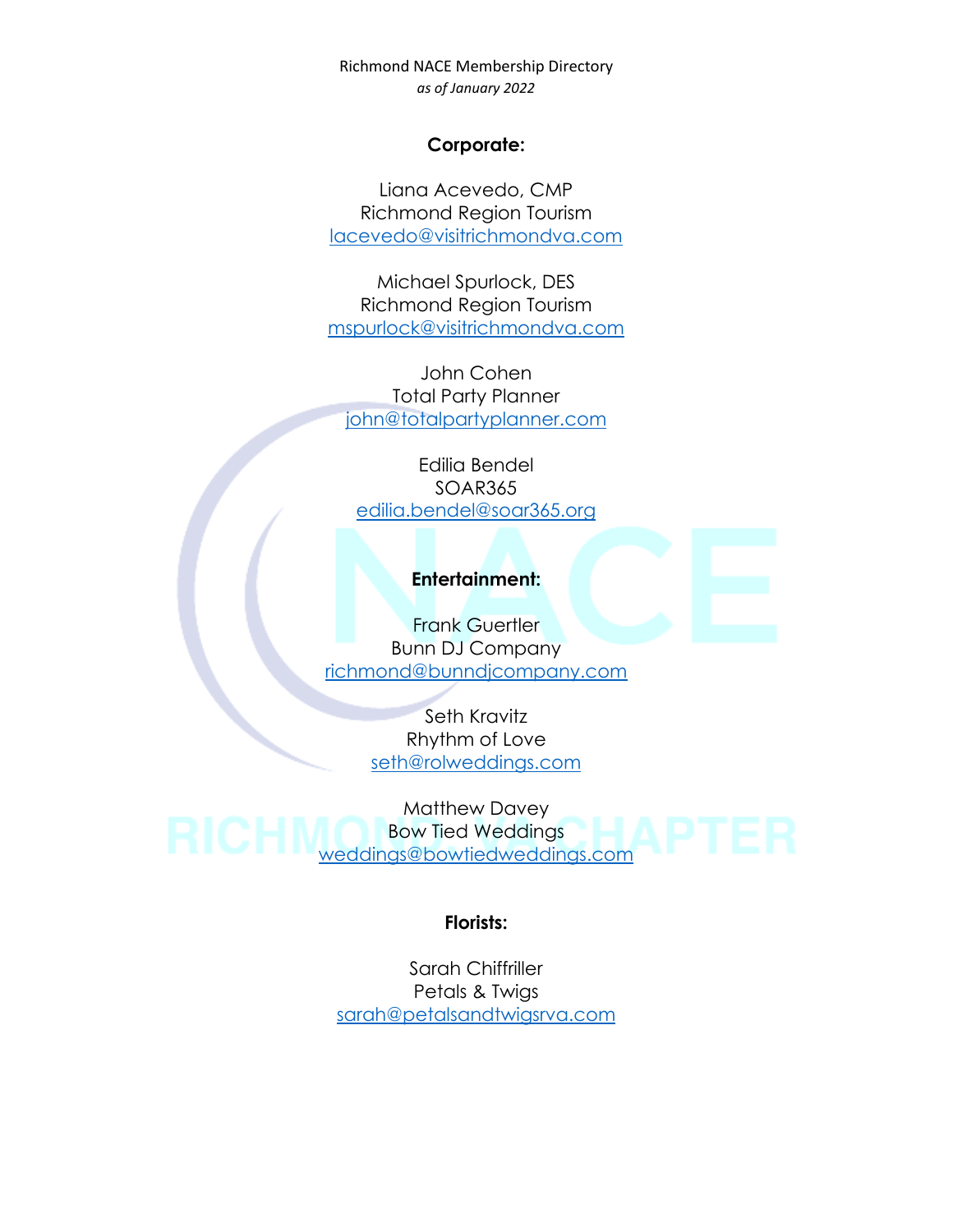#### **Hotels:**

MaryBeth Bunge Omni Richmond [marybethbunge@omnihotels.com](mailto:marybethbunge@omnihotels.com)

#### **Industry Speakers:**

Megan Ely OFD Consulting [meghan@ofdconsulting.com](mailto:meghan@ofdconsulting.com)

Rachel Sheerin, CPBA Sales + Happiness Speaker and Trainer [hi@rachelsheerin.com](mailto:hi@rachelsheerin.com)

#### **Lighting:**

Bobby Courtney Lighting Professors [bobby@lightingprofessors.com](mailto:bobby@lightingprofessors.com)

#### **Photo Booths:**

Mark Turner Fresh Pic Photobooth **Owner** [info@shodj.net](mailto:info@shodj.net)

> Andrea Maradiaga Richmond Photobooth [andrea@804photobooth.com](mailto:andrea@804photobooth.com)

#### **Photographers:**

Linda Spencer Awesomesauce Photography [linda@awesomesauce-photography.com](mailto:linda@awesomesauce-photography.com)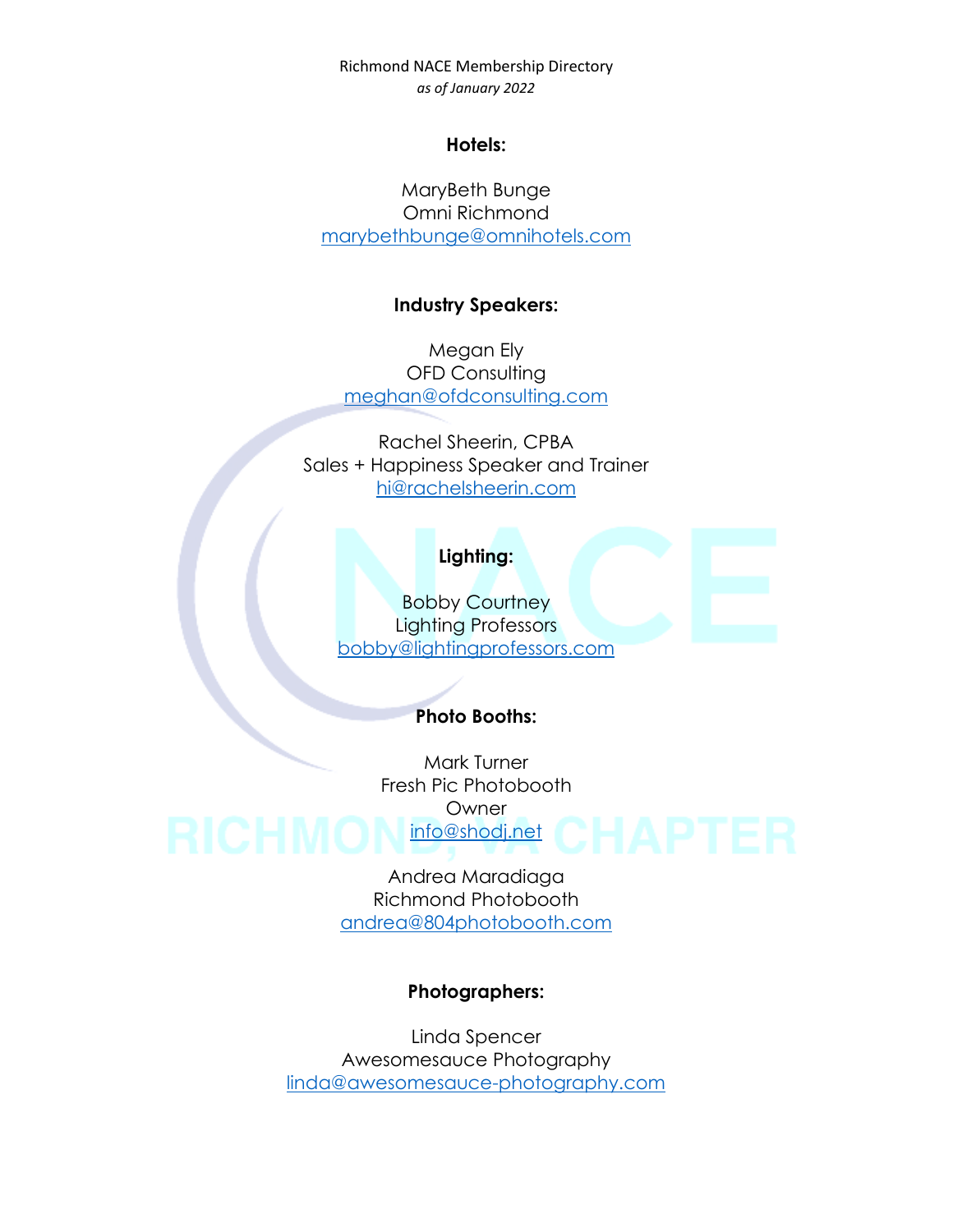#### **Rental Companies:**

Morgan Montgomery, CPCE, CMP Paisley & Jade [morgan@paisleyandjade.com](mailto:morgan@paisleyandjade.com)

Jamie Adams, CPCE Paisley & Jade [jamie@paisleyandjade.com](mailto:jamie@paisleyandjade.com)

Marianne Darby Rent-E-Quip [marianne@rentequip.org](mailto:marianne@rentequip.org)

Brittany Bonta BBJ La Tavola Linen [bbonta@bbjlinen.com](mailto:bbonta@bbjlinen.com)

### **Venues with In-House Catering:**

Anne Roy, CPCE The Boathouse, Casa Del Barco, & Island Shrimp Co. [aroy@boathouserichmond.com](mailto:aroy@boathouserichmond.com)

Laura Silva, CPCE Boathouse & Casa Del Barco [lsilva@boathouserichmond.com](mailto:lsilva@boathouserichmond.com)

> Bonnie Ball, CPCE The Boathouse, Casa Del Barco, & Island Shrimp Co. [bball@boathouserichmond.com](mailto:bball@boathouserichmond.com)

> > Alli Prato-Carney, CPCE The Boathouse at Rockett's Landing [aprato@boathouserichmond.com](mailto:aprato@boathouserichmond.com)

> > > Dawn Link Atlas 42 [dawn@atlas42.com](mailto:dawn@atlas42.com)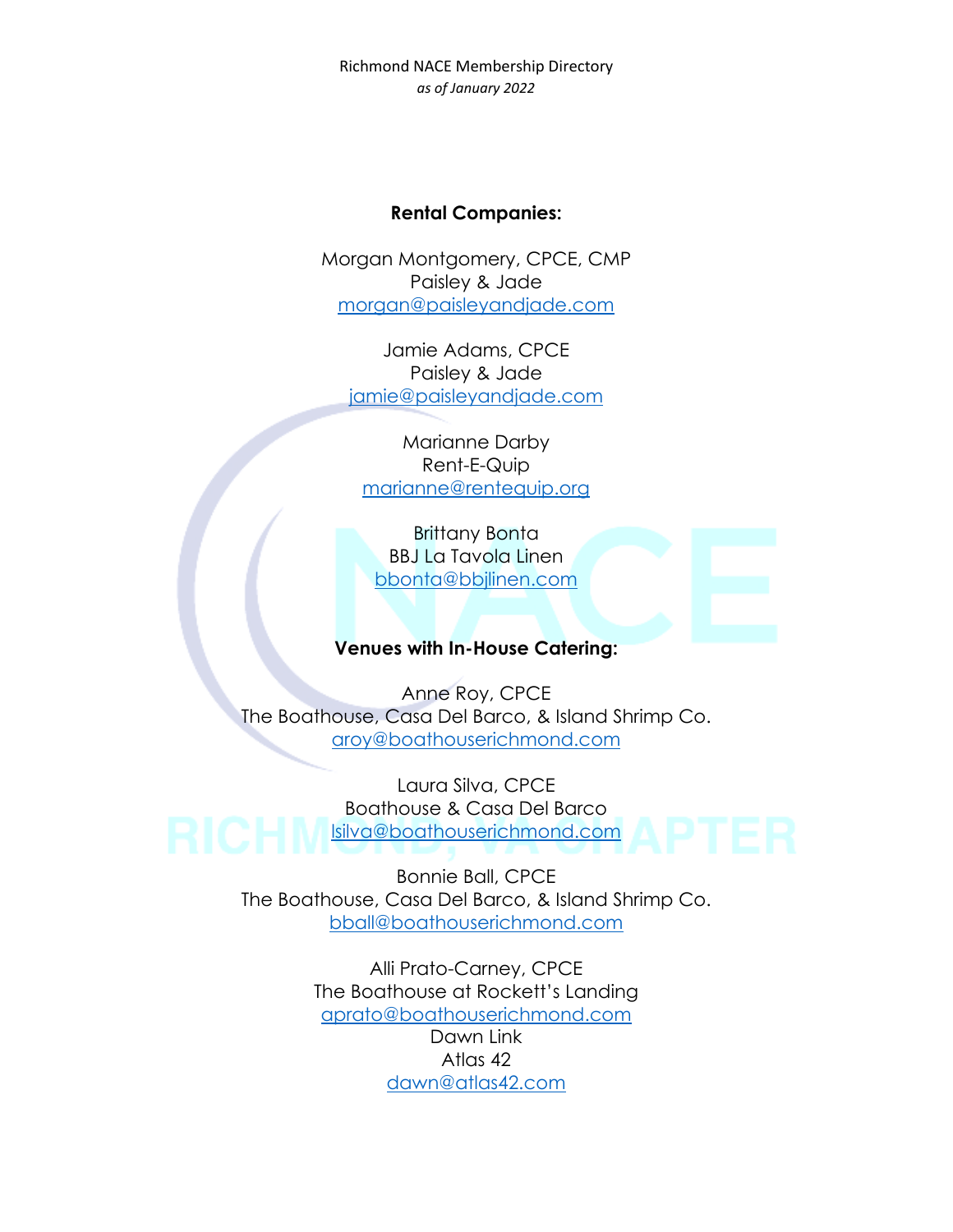Cristina Diez Atlas 42 [cristinamdiez@gmail.com](mailto:cristinamdiez@gmail.com)

Hannah Spurlock The Commonwealth Club [hspurlock@thecommonwealthclub.net](mailto:hspurlock@thecommonwealthclub.net)

Catherine Cristman Hares Upper Shirley Vineyards [catherine.cristman@uppershirley.com](mailto:catherine.cristman@uppershirley.com)

> Melissa Vine Ford's Colony Country Club [melissa.vine@clubcorp.com](mailto:melissa.vine@clubcorp.com)

Abigayle Allen Salisbury Country Club [aallen@salisburycountryclub.com](mailto:aallen@salisburycountryclub.com)

Susan Birckhead Willow Oaks Country Club [sbirckhead@willowoakscc.org](mailto:sbirckhead@willowoakscc.org)

Miranda Bricker Dover Hall [miranda@doverhall.com](mailto:miranda@doverhall.com)

Dayna Flowers Lewis Ginter Botanical Garden [daynaf@lewisginter.org](mailto:daynaf@lewisginter.org)

#### **Venues without In-House Catering:**

Tigre Hammond, CPCE Fredericksburg Expo & Conference Center [tigrejade@gmail.com](mailto:tigrejade@gmail.com)

> Jevata Herman Lily Black LLC [info@lilyblackrva.com](mailto:info@lilyblackrva.com)